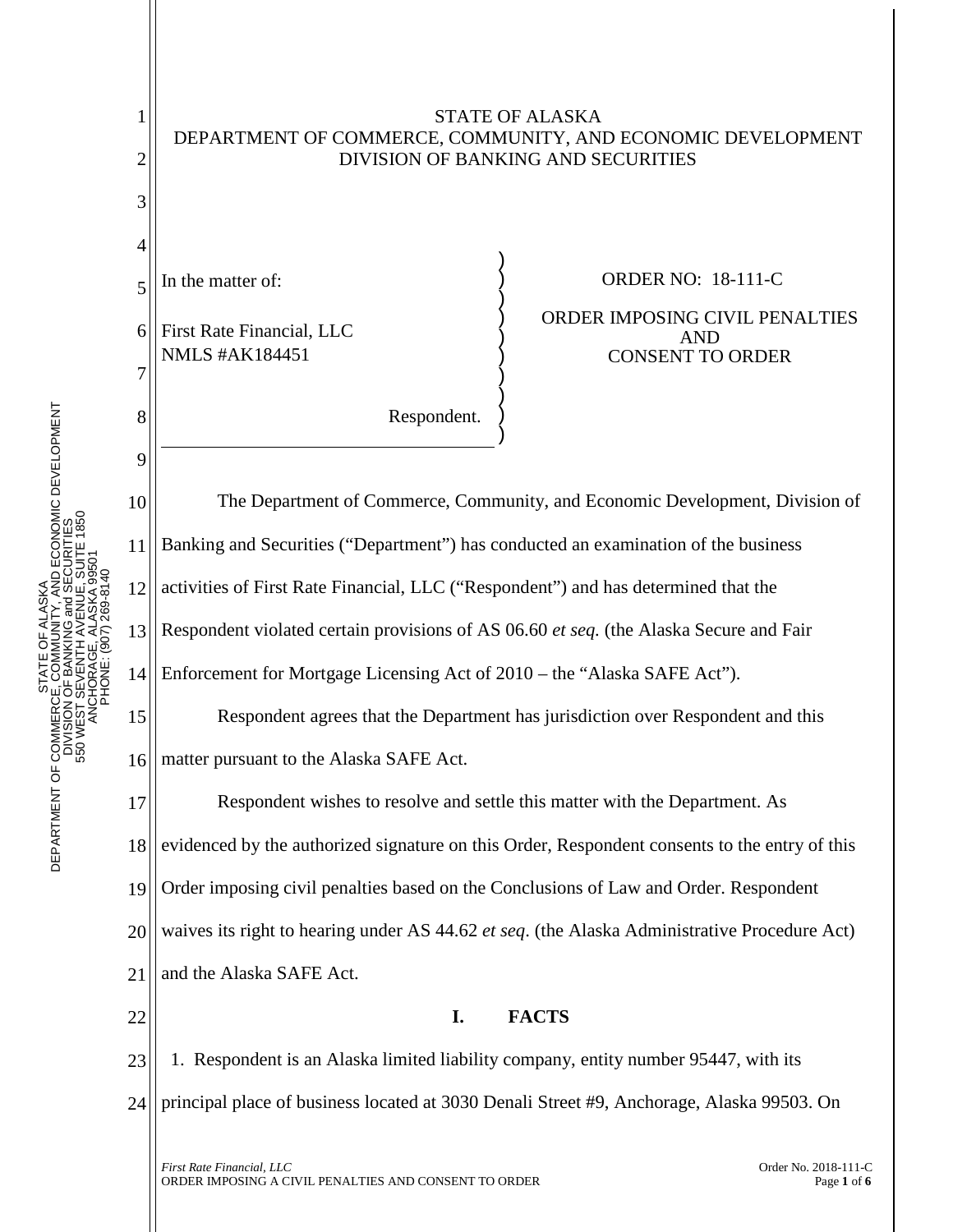1 2 February 27, 2009, the Department issued an Alaska Mortgage Broker/Lender license to Respondent. Respondent's unique identifier is AK184451.

3 4 5 6 2. A mortgage licensee is liable for the conduct of a person acting as a Mortgage Loan Originator (MLO) if the mortgage licensee knows or should have known that the MLO's conduct violates the Alaska SAFE Act and the MLO is employed by the mortgage licensee to act as an MLO.

7 8 9 10 11 12 13 14 15 16 17 18 19 20 21 3. On March 10, 2014, The Department conducted an examination of Respondent's mortgage origination activities, which included an advertising and loan file review. The Department found that Respondent maintained 11 on-line advertisements that did not display the Respondent's unique identifier. The Department also found that several MLOs employed and sponsored by Respondent maintained a total of 13 on-line advertisements that did not display the MLOs' unique identifiers. Respondent informed the Department that, in response to Department's recommendations after the examination, Respondent instituted a policy requiring Respondent to approve all advertisements issued by Respondent's MLOs. 4. On January 2, 2018, the Department conducted an examination of Respondent and its sponsored MLOs. The Department found that Respondent maintained seven on-line advertisements that did not display Respondent's unique identifier. The Department also found that several MLOs employed by Respondent maintained a total of nine on-line advertisements that did not display the MLOs' unique identifiers. Jason Wooten, Adam Heafner and Justin Harris were sponsored MLOs whose advertisements lacked unique identifiers in both the 2014 and 2018 examinations.

22

## **II. CONCLUSIONS OF LAW**

23 24 1. Respondent violated AS 06.60.325 and 3 AAC 14.510(2) by failing to clearly and conspicuously display its unique identifier in its advertisements.

*First Rate Financial, LLC* Order No. 2018-111-C ORDER IMPOSING A CIVIL PENALTIES AND CONSENT TO ORDERPage **<sup>2</sup>** of **<sup>6</sup>**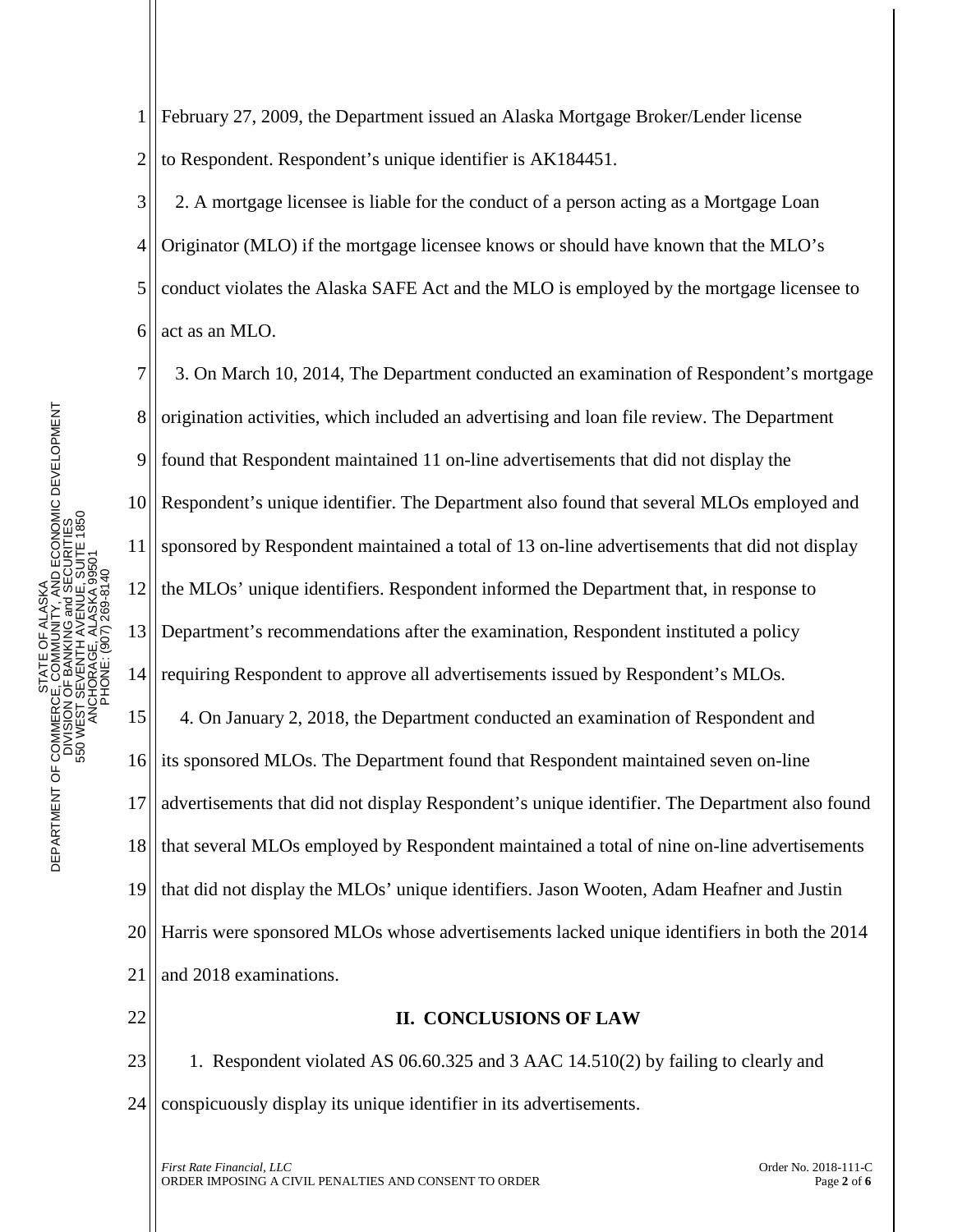1 2 3 2. Respondent violated AS 06.60.159(b) by allowing MLOs employed by Respondent to maintain advertisements that did not clearly and conspicuously display the MLOs' unique identifiers.

4 5 6 3. Respondent violated 3 AAC 14.415(a) and (b) by failing to supervise, monitor, and review the activities of persons operating as MLOs and by failing to have procedures in place to ensure compliance with the Alaska SAFE Act.

7 8 4. Respondent is subject to a civil penalty under AS 06.60.420 for violating AS 06.60.325, AS 06.60.159(b), 3 AAC 14.415(a) and (b) and 3 AAC 14.510(2).

## **III. ORDER**

Pursuant to the Alaska SAFE Act and on the basis of the Findings of Fact,

11 12 Conclusions of Law, the Consent Order, and Respondents' consent to the entry of this Order, the Department ORDERS Respondent to:

13 14 15 16 17 1. Pay a civil penalty in the amount of \$8,000. This amount was calculated at \$500 for each of the seven on-line advertisements maintained by Respondent that did not clearly and conspicuously display the company's unique identifier and \$500 for each of the nine on-line advertisements maintained by the MLOs employed and sponsored by Respondent that did not clearly and conspicuously display the MLOs' unique identifier. These violations were

18 found during the examination on January 2, 2018.

2. Comply with all provisions of the Alaska SAFE Act, including associated regulations.

20 //

19

9

10

- 21 22 // //
- 23 //

//

24

*First Rate Financial, LLC* Order No. 2018-111-C ORDER IMPOSING A CIVIL PENALTIES AND CONSENT TO ORDERPage **<sup>3</sup>** of **<sup>6</sup>**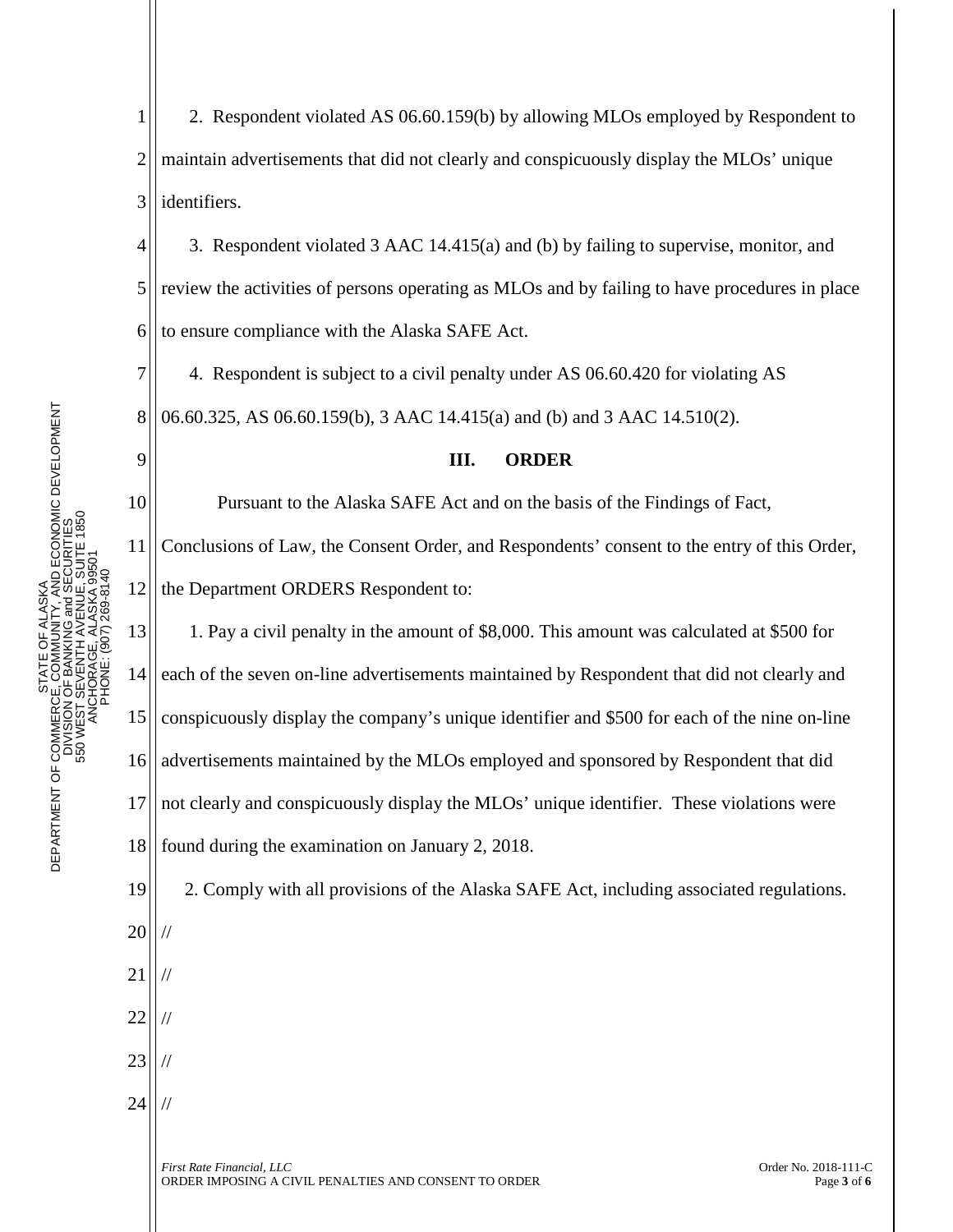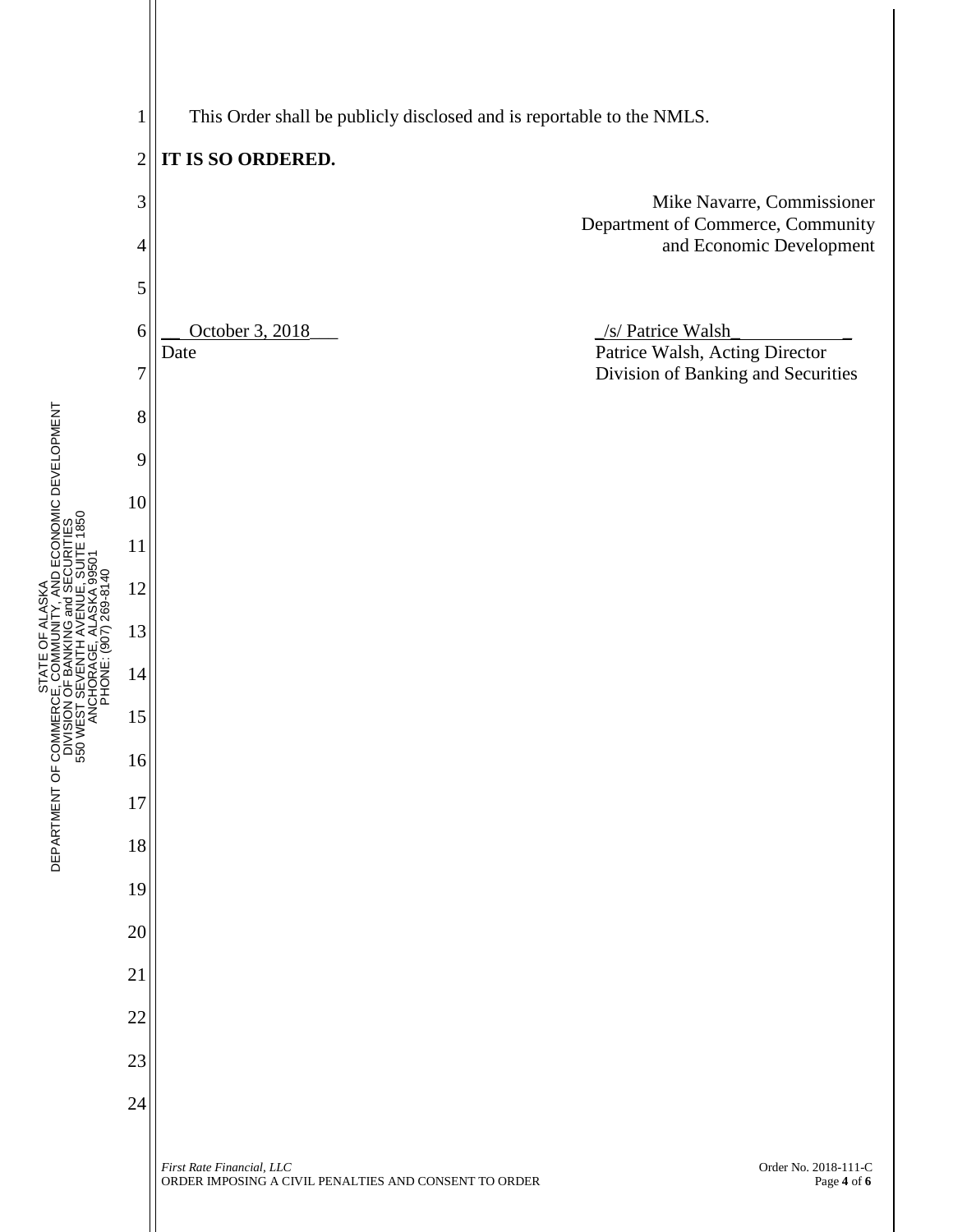| 1              | <b>Consent to Entry of Order</b>                                                                                          |
|----------------|---------------------------------------------------------------------------------------------------------------------------|
| $\overline{c}$ | <b>First Rate Financial, LLC</b>                                                                                          |
| 3              | I, <u>Jason Wooten</u> , state that I am the <u>President</u><br>of                                                       |
| 4              | First Rate Financial, LLC ("Respondent"); that I am authorized to act on its behalf; that I                               |
| 5              | have read the foregoing Order; and that I am aware of the right to a hearing and appeal in this                           |
| 6              | matter, and have waived the same.                                                                                         |
| 7              | Respondent admits to the jurisdiction of the Department of Commerce, Community                                            |
| 8              | and Economic Development, Division of Banking and Securities ("Department") and further                                   |
| 9              | consents to entry of this Order by the Department as settlement of the issues contained in this                           |
| 10             | Order. Respondent admits violation of the Alaska SAFE Act.                                                                |
| 11             | Respondent understands that the Department reserves the right to take further actions                                     |
| 12             | to enforce this Order or to take appropriate action upon discovery of other violations of the                             |
| 13             | Alaska SAFE Act, and that Respondent will fully comply with the terms and conditions of                                   |
| 14             | this Order, the Alaska SAFE Act and associated regulations.                                                               |
| 15             |                                                                                                                           |
| 16             |                                                                                                                           |
| 17             |                                                                                                                           |
| 18             |                                                                                                                           |
| 19             |                                                                                                                           |
| 20             |                                                                                                                           |
| 21             |                                                                                                                           |
| 22             |                                                                                                                           |
| 23             |                                                                                                                           |
| 24             |                                                                                                                           |
|                | First Rate Financial, LLC<br>Order No. 2018-111-C<br>ORDER IMPOSING A CIVIL PENALTIES AND CONSENT TO ORDER<br>Page 5 of 6 |

STATE OF ALASKA<br>DEPARTMENT OF COMMERCE, COMMUNITY, AND ECONOMIC DEVELOPMENT<br>DIVISION OF BANKING and SECURITIES<br>550 WEST SEVENTH AVENUE, SUITE 1850<br>ANCHORAGE, ALASKA 99501 DEPARTMENT OF COMMERCE, COMMUNITY, AND ECONOMIC DEVELOPMENT 550 WEST SEVENTH AVENUE, SUITE 1850 DIVISION OF BANKING and SECURITIES ANCHORAGE, ALASKA 99501 PHONE: (907) 269-8140 STATE OF ALASKA